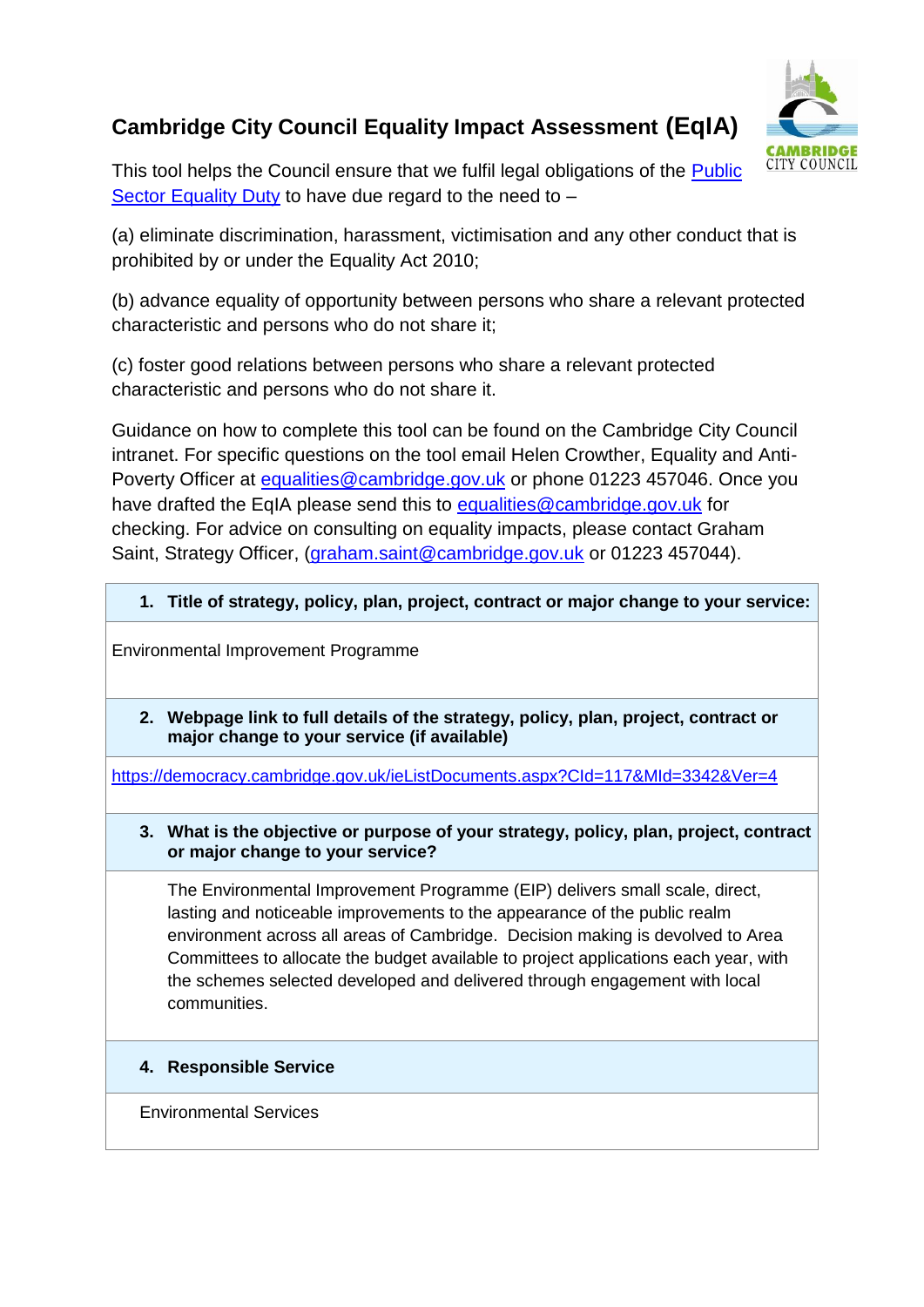| 5. Who will be affected by this strategy, policy, plan, project, contract or major<br>change to your service? (Please tick those that apply)                 |
|--------------------------------------------------------------------------------------------------------------------------------------------------------------|
| $\boxtimes$ Residents of Cambridge City                                                                                                                      |
| $\boxtimes$ Visitors to Cambridge City                                                                                                                       |
| $\boxtimes$ Staff                                                                                                                                            |
| Please state any specific client group or groups (e.g. City Council tenants, tourists, people<br>who work in the city but do not live here):                 |
| What type of strategy, policy, plan, project, contract or major change to your<br>6.<br>service is this? (Please tick)                                       |
| $\boxtimes$ New - some new proposals have been identified for 2017/18                                                                                        |
| $\Box$ Major change                                                                                                                                          |
| $\boxtimes$ Minor change –the West Central Area Committee will decide which incomplete projects<br>will continue to be funded                                |
| 7. Are other departments or partners involved in delivering this strategy, policy,<br>plan, project, contract or major change to your service? (Please tick) |
| $\Box$ No                                                                                                                                                    |
| $\boxtimes$ Yes (Please provide details):                                                                                                                    |
| Cambridge City Council S&OS, Planning, Urban Design and Conservation teams                                                                                   |
| Cambridgeshire County Council (as Highway Authority)<br><b>City and County Councillors</b>                                                                   |
| User and Stakeholder group representatives                                                                                                                   |
| Has the report on your strategy, policy, plan, project, contract or major change<br>8.<br>to your service gone to Committee? If so, which one?               |
| West Central Area Committee 06/12/2017                                                                                                                       |
|                                                                                                                                                              |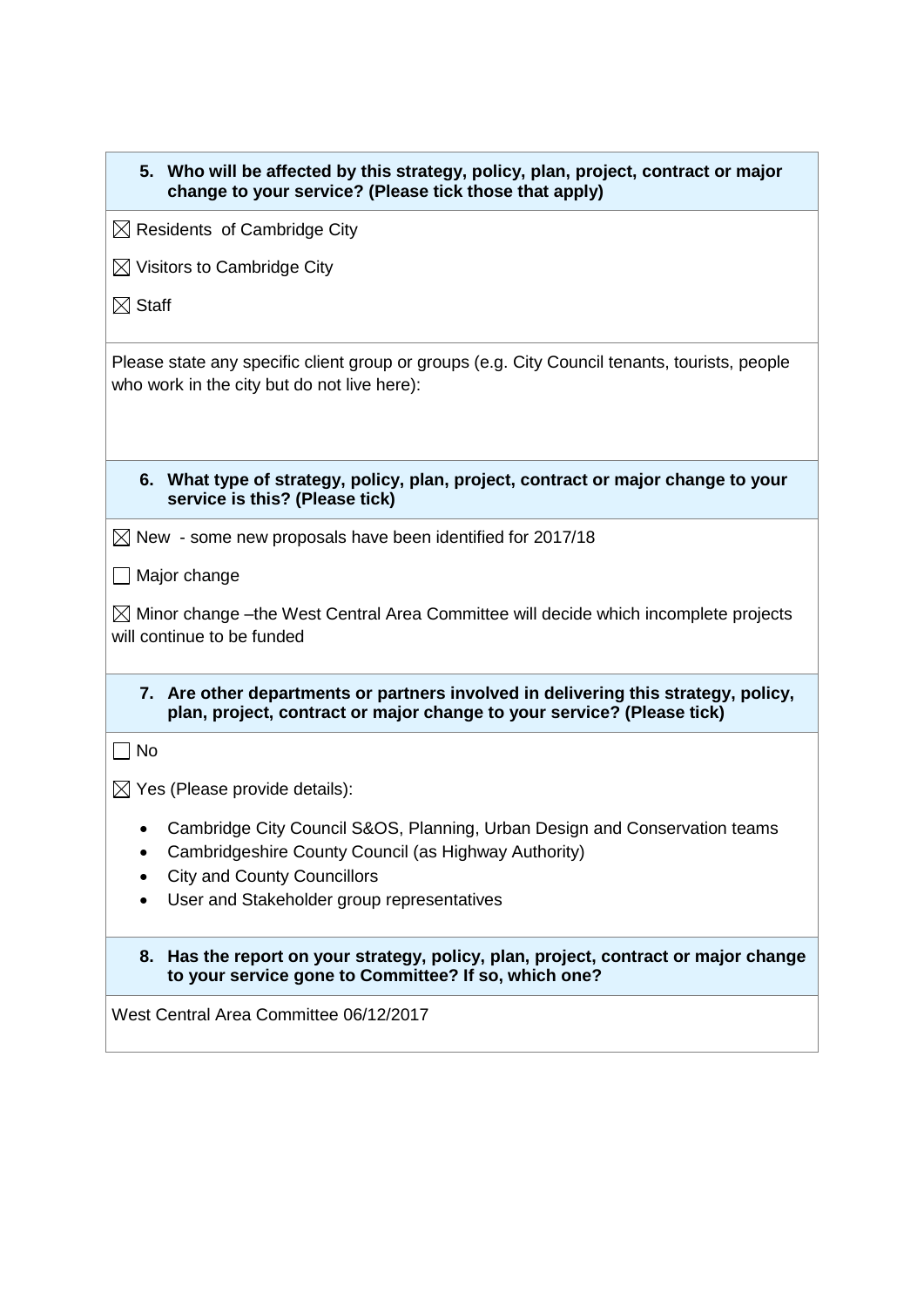**9. What research methods/ evidence have you used in order to identify equality impacts of your strategy, policy, plan, project, contract or major change to your service?**

Applications for new EIP projects were invited between July and September 2017; with only a small number of new suggestions submitted within West Central area. Each has been assessed by officers for eligibility and practicality, and in relation to their equality impacts.

#### **10. Potential impacts**

For each category below, please explain if the strategy, policy, plan, project, contract or major change to your service could have a positive/ negative impact or no impact. Where an impact has been identified, please explain what it is. Consider impacts on service users, visitors and staff members separately.

## **(a) Age - Any group of people of a particular age (e.g. 32 year-olds) , or within a particular age range (e.g. 16-24 year-olds) – in particular, please consider any safeguarding issues for children and vulnerable adults**

Neutral - no specific impact anticipated

**(b) Disability - A person has a disability if she or he has a physical or mental impairment which has a substantial and long-term adverse effect on that person's ability to carry out normal day-to-day activities. (In this section please also include impacts of policies on carers.)**

All new and improved infrastructure schemes are designed to accommodate those people with different disabilities. In many cases these have been specifically focused on making life easier for those less mobile getting around. Examples include improved dropped kerbs and tactile surfaces on footways.

In relation to the proposed Lammas Land kiosk fountain project (the establishment of free drinking water fountain on the side of the Lammas Land kiosk for public use), there will be some public health implications with this proposal. Further investigation is recommended prior to financial commitment.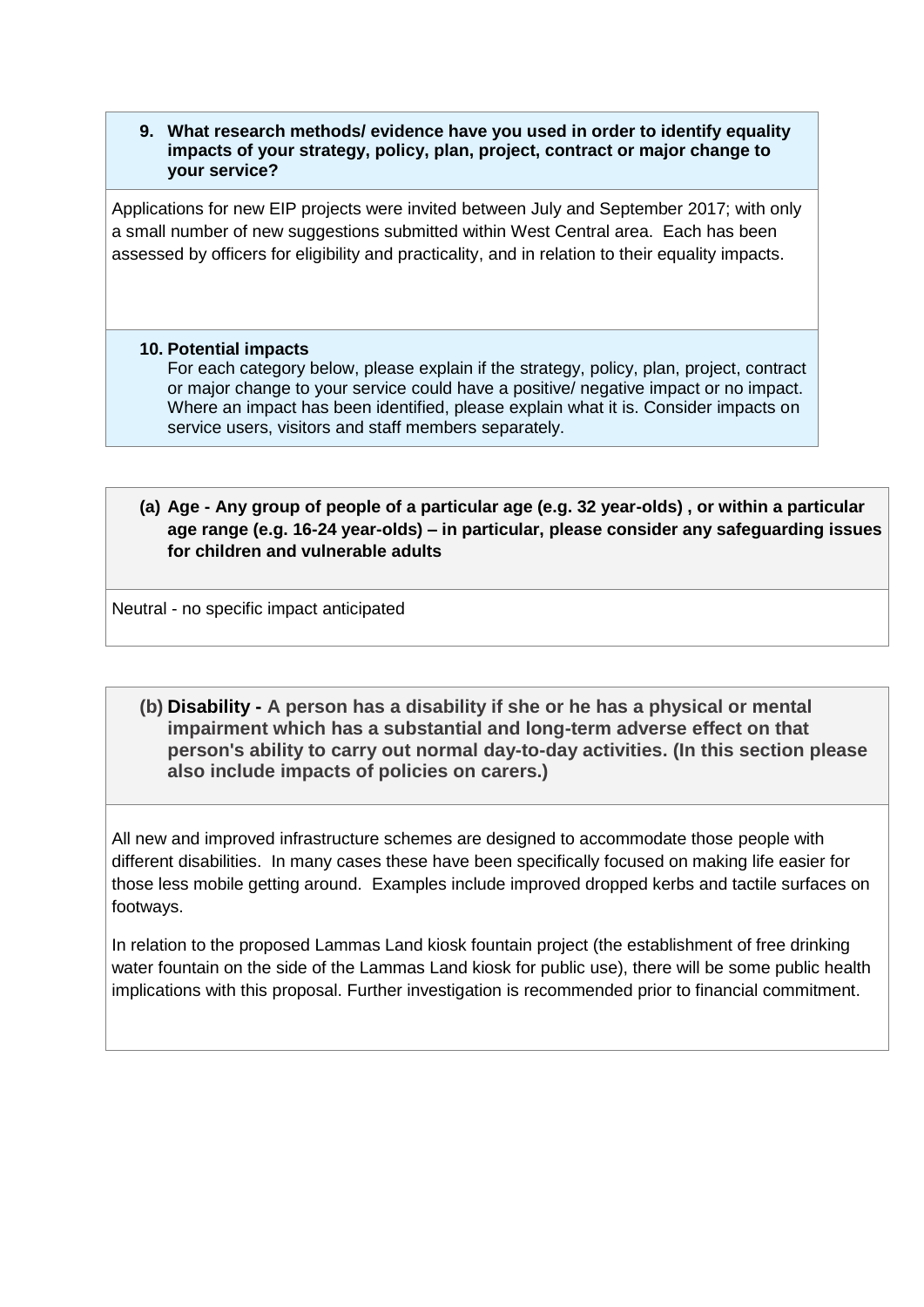#### **(c) Sex – A man or a woman.**

Neutral - no specific impact anticipated

**(d) Transgender – A person who does not identify with the gender they were assigned to at birth (includes gender reassignment that is the process of transitioning from one gender to another)**

Neutral - no specific impact anticipated

## **(e) Pregnancy and maternity**

Neutral - no specific impact anticipated

#### **(f) Marriage and civil partnership**

Neutral - no specific impact anticipated

**(g) Race - The protected characteristic 'race' refers to a group of people defined by their race, colour, and nationality (including citizenship) ethnic or national origins.**

Neutral - no specific impact anticipated

#### **(h) Religion or belief**

Neutral - no specific impact anticipated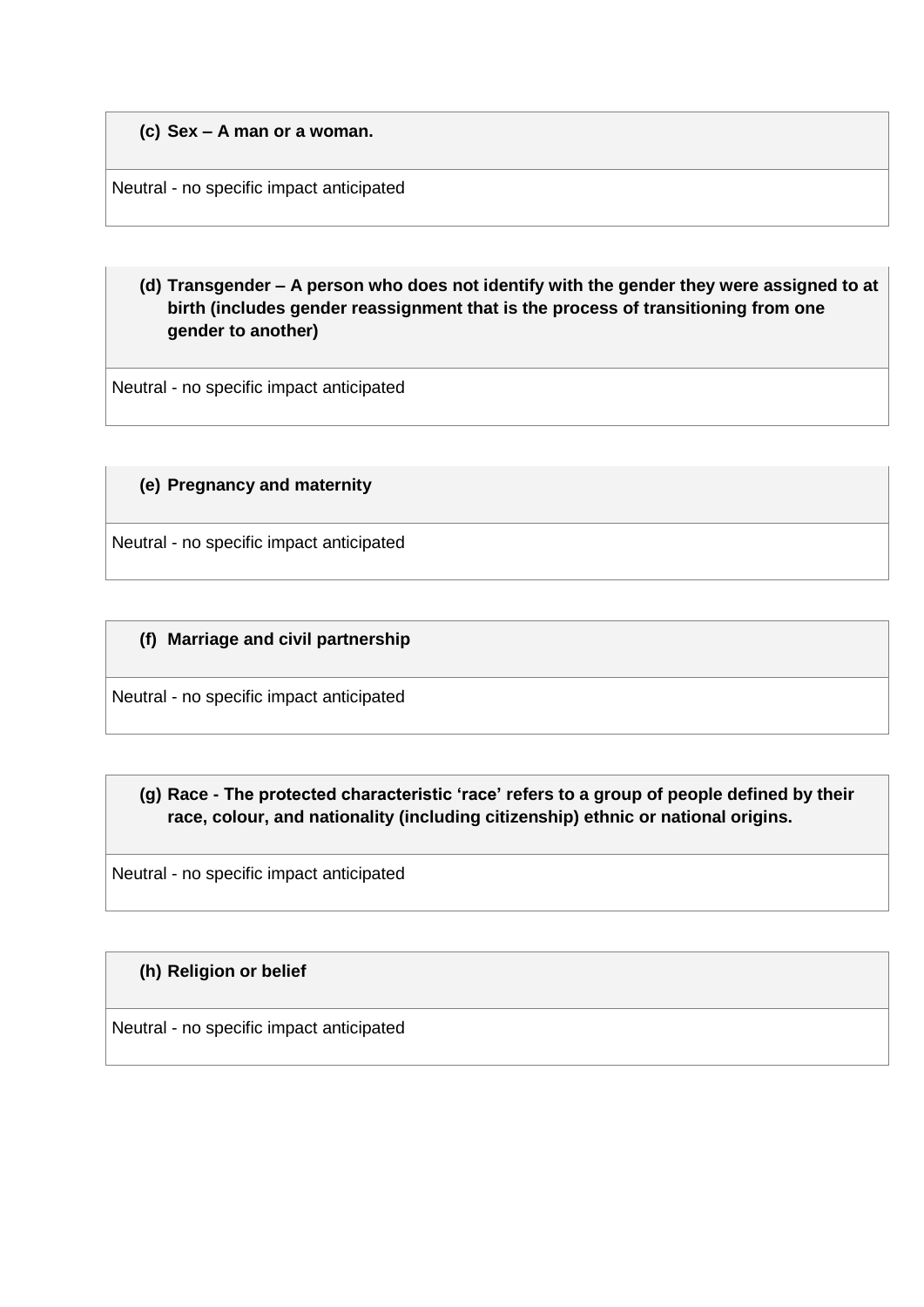#### **(i) Sexual orientation**

Neutral - no specific impact anticipated

## **(j) Other factors that may lead to inequality – in particular – please consider the impact of any changes on low income groups or those experiencing the impacts of poverty**

Neutral - no specific impact anticipated

**11. Action plan – New equality impacts will be identified in different stages throughout the planning and implementation stages of changes to your strategy, policy, plan, project, contract or major change to your service. How will you monitor these going forward? Also, how will you ensure that any potential negative impacts of the changes will be mitigated? (Please include dates where possible for when you will update this EqIA accordingly.)**

Applications for new EIP projects were invited between July and September 2017; with only a small number of new suggestions submitted within West Central area. Each has been assessed by officers for eligibility and practicality, and in relation to their equality impacts. At this stage of the plans, most equality impacts will be more easily identified when planning the practicalities of these proposals (and where relevant, EqIAs specific to a project will be produced).

In relation to the proposed Lammas Land kiosk fountain project (the establishment of free drinking water fountain on the side of the Lammas Land kiosk for public use), there will be some public health implications with this proposal. Further investigation is recommended prior to financial commitment.